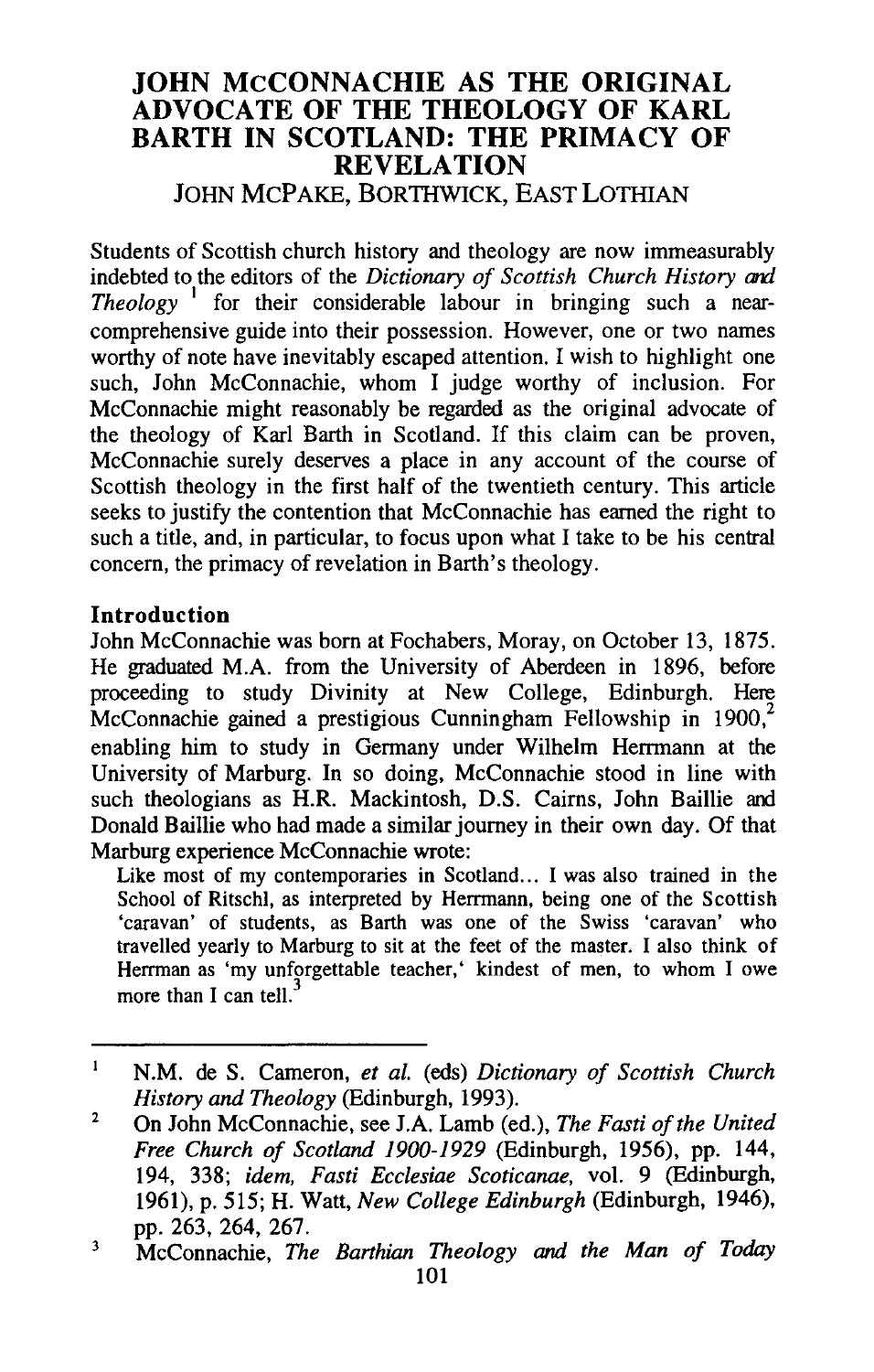McConnachie was licensed in the Free Church of Scotland Presbytery ofForres in 1900, before being ordained and inducted in 1902 *(i.e.* after the church union of 1900) to Perceton and Dreghorn United Free Church. He was translated to Uddingston: Chalmers in 1905, before coming to Dundee: St John's in 1911, where he was to minister until his death on October 4 1948.<sup>4</sup>

In reviewing McConnachie's student days, we may note a parallel between his career and that of Karl Barth: throughout the course of his ministry, like Barth, he wrestled with the legacy of Herrmann, before finding in Barth a 'revivification of the Word of God'. The latter phrase is borrowed from R.H. Roberts, whose account of the reception of Barth's theology in the Anglo-Saxon world highlights a particular receptivity within Scotland to Barth's thought.

[l]t is clear from an early stage that enthusiasm for Barth's work (as opposed to mere curiosity) was primarily a Scottish attribute. J.H. Morrison, N. Porteus [sic], H.R. Mackintosh, J. McConnachie and (presumably) A.J. MacDonald were all Scots, and it would seem apparent that Barth's revivification of the reality of the Word of God as the existential core of the human encounter with the divine corresponded with their expectations.<sup>6</sup>

Our exposition of McConnachie on Barth will justify Roberts' contention, for McConnachie published considerably more than any other person in Scotland (and Britain?) on the subject of Barth's theology in the period up to his death. Such an active interest in matters theological led to the award of a D.D. by the University of St Andrews in 1931. His interest among the general Scottish interest in Barth is highlighted by the fact that of the four contributions by English-speaking writers in the 1936 Barth Festschrift *Theologische Aufsiitze: Kart Barth zum 50. Geburtstag,* three were by ministers of the Church of Scotland - John McConnachie, Norman W. Porteous and G.L.B. Sloan.<sup>7</sup> The fourth one was by Sir E.C. Hoskyns, the translator of Barth's *Epistle to the Romans.* 

(London, 1933), p. 34.

 $\ddot{\phantom{a}}$ See n.2 above.

<sup>5</sup> McConnachie, *op. cit.,* pp. 35-7.

<sup>6</sup>  R.H. Roberts, 'The Reception of the Theology of Karl Barth in the Anglo-Saxon World: History, Typology and Prospect', in *idem, A Theology on its Way?* (Edinburgh, 1991), p. 107.

 $\pmb{7}$ N.W. Porteous, 'Volk und Gottesvolk im Alten Testament', pp. 146-63, G.L.B. Sloan, 'Das Problem der Judenmission und die dialektische Theologie', pp. 514-22, and J. McConnachie, 'Der Einfluss Karl Barths in Schottland und England', pp. 559-70, in E. Wolf (ed.), *Theologische Aufsiitze: Kart Barth zum 50. Geburtstag* (Munich, 1936).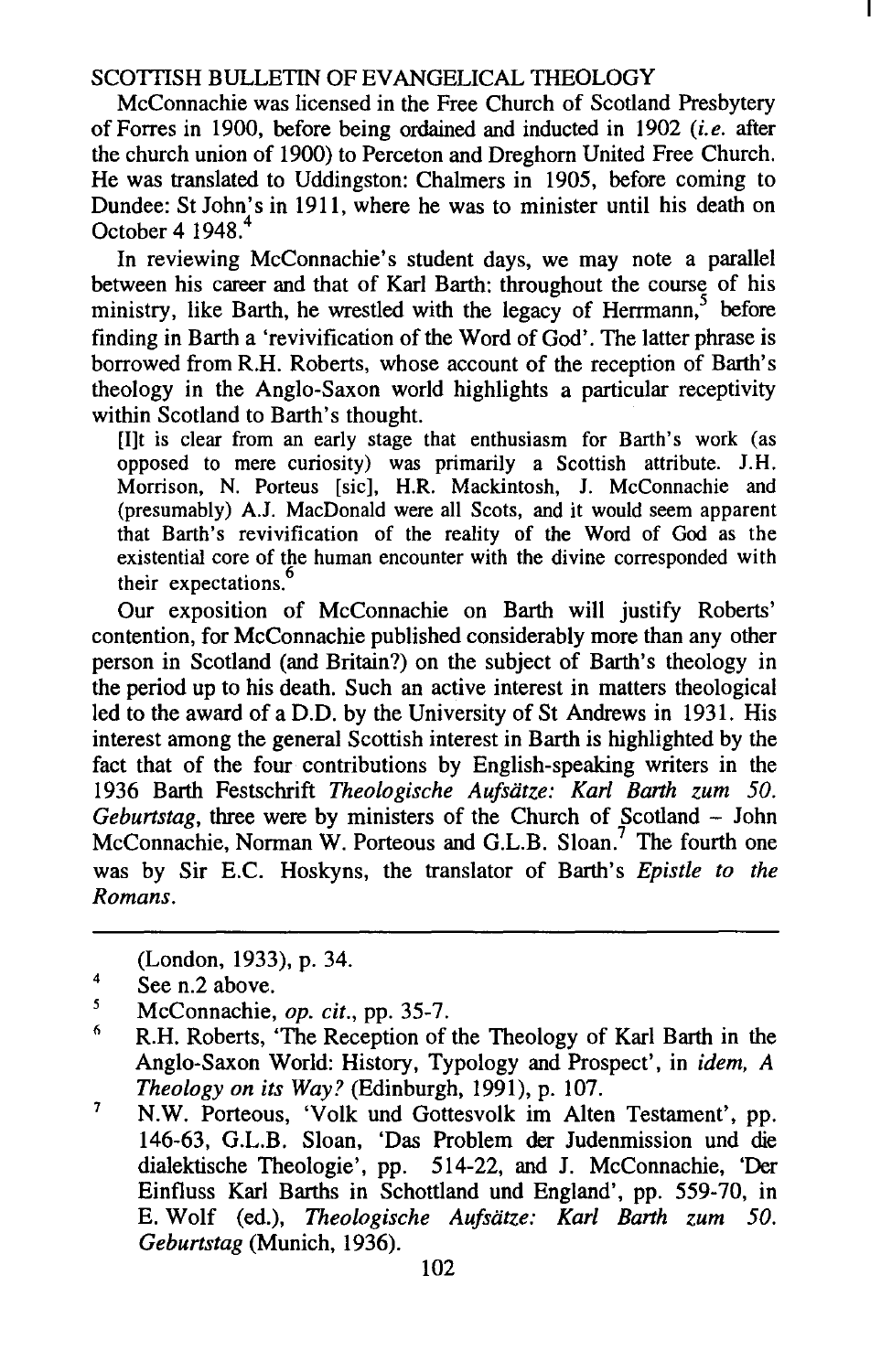## **The First Encounter with Barth**

McConnachie's 1927 article in *the Hibbert Journal,* 'The Teaching of Karl Barth: A New Positive Movement in German Theology', <sup>8</sup> offers the first significant published assessment of Barth by a Scot. McConnachie suggests that Barth's theological method is to be viewed as dialectical in nature, with the principal opponent against whom the method is deployed being Schleiermacher, 'the leader of the romantic movement which made religious experience the starting-point of theology, and the only subject of theological consideration'.<sup>9</sup> McConnachie contends that in Barth's critique the very religiosity of humanity is under attack, with 'the romantic pietistic view of religion' drawing his fire once more. This Barth regards as 'a betrayal of theology, in so far as everything is based on subjective experience, instead of on the objective, that is, on God'.<sup>10</sup> Thus McConnachie is clear on what Barth opposes, and in assessing Barth's counter to it suggests that this is governed by his doctrine of God. For Barth 'God is "the completely other," the invisible, the transcendent, the presuppositions of all events, the incommensurable yonder over against all here; the absolute, over against all relative.<sup>11</sup>

McConnachie then suggests that, in the light of this, there is for Barth no knowledge of God to be found in nature, history or human experience. 'Our only knowledge of God comes through Revelation with a capital R, that is, as it has reached us in the Bible. The distinctive view of the Bible is ... the breaking through of the divine into human  $\text{life.}^{12}$  This revelation, contained in the Word of God, is characterised by its focus upon Jesus Christ, though McConnachie contends that for Barth there is no revelatory significance in Jesus of Nazareth as such. The life of Jesus culminating in the cross, looked at from the human side, is fraught with ambiguity. The resurrection likewise is no more accessible. However, McConnachie highlights Barth's contention that if you

place it into the category of revelation, as an act of God... the Resurrection becomes the great wonder, the miracle 'direct from above,' the breaking through of the new world out of the unknown dimension into the known world. $^{13}$ 

 ${\bf 8}$ McConnachie, 'The Teaching of Kart Barth: A New Positive Movement in German Theology', *Hibbert Journal* 25 (1927), pp. 385-400.

<sup>9</sup>  *Ibid.,* p. 388.

<sup>10</sup>  *Ibid.,* p. 389.

<sup>11</sup>  *Ibid.,* p. 391.

<sup>12</sup>  *Ibid.,* p. 391.

<sup>13</sup>  *Ibid.,* p. 395.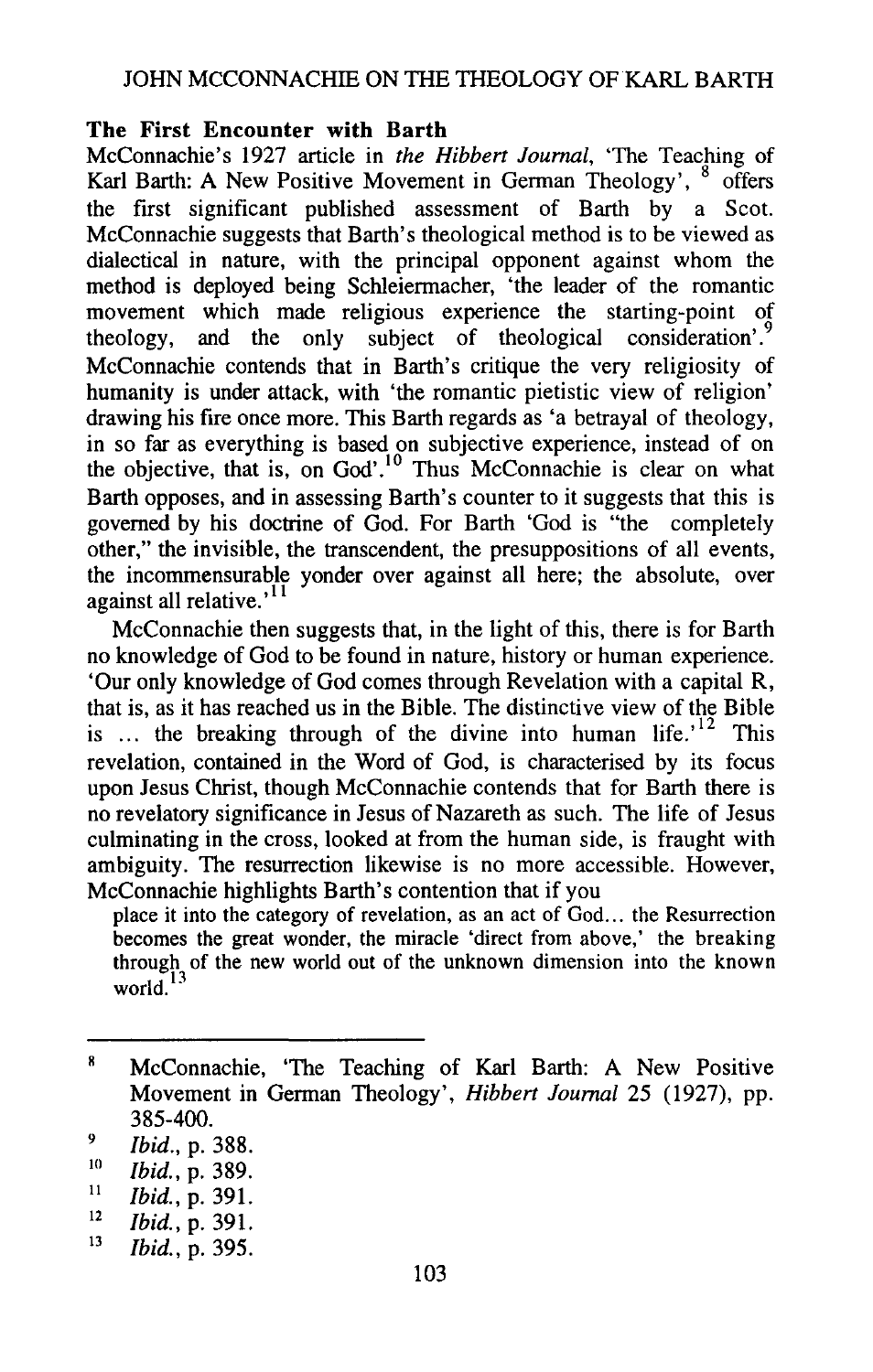McConnachie criticises Barth as being 'one-sided', with a 'religious and ethical pessimism' pervading his scheme. Further, he regards Barth as having left no place for the 'verification of faith by experience', and as failing 'to work out satisfactorily the relation between the historical Jesus and the Risen Christ... leav[ing] an unaccountable break between the earthly and the heavenly life of our Lord'.<sup>14</sup> He sees Barth's aim, praiseworthy in itself, as being the deliverance of faith from the uncertainties of the historical and psychological, but views his project as failing because he rejects precisely the point from where our knowledge begins. However, his conclusion on the contribution of 'Barth and his group' is that

They have restored the category of Revelation to a place of honour, and called Christian thought anew to reverence the Word of God. This, and not their negative criticism, is their central contribution.<sup>15</sup>

I have reproduced McConnachie's views here in fairly full fashion, on the grounds that it is indeed the first significant Scottish assessment of Barth to appear, and because McConnachie focuses unmistakeably on Barth's restoration of 'the category of Revelation' to its rightful place. Equally, McConnachie may be viewed as one whose stress, in expounding Barth, tends to fall towards emphasising the element of discontinuity between Barth's thought and that of his liberal forebears. However, for all that, it can hardly be said that McConnachie unreservedly commends the theology of Barth. Once more, we may note that only in the focus upon 'the category of Revelation' is there an unambiguous affirmation of Barth.

## **An Early Populariser of Barth**

Nonetheless, it may be said that with this article in 1927 McConnachie began his advocacy of the cause of Barth, and as his engagement with Barth's thought deepened so the advocacy rang out the more unequivocally. That McConnachie came to be regarded as an advocate of Barth's thought may be found in the credit extended to him by others for his efforts in popularising Barth. R.H. Roberts describes him as 'a faithful populariser of Barth's work',<sup>16</sup> while H. Jochums, in his German perspective on the reception of 'Dialectic Theology in the Englishspeaking World' (1935), regards McConnachie as being more sympathetic in his response than many other writers in English.<sup>17</sup> Equally, A.L. Drummond notes that the cause of Barth in Great Britain

<sup>14</sup>  *Ibid.,* pp. 399-400.

<sup>15</sup>  *Ibid.,* p. 400.

<sup>16</sup>  Roberts, *op. cit.,* p. 107.

<sup>17</sup>  H. Jochums, 'Dialectical Theology in the English-speaking World', *Union Seminary Review* 46 (1935), pp. 313-20. Seep. 315.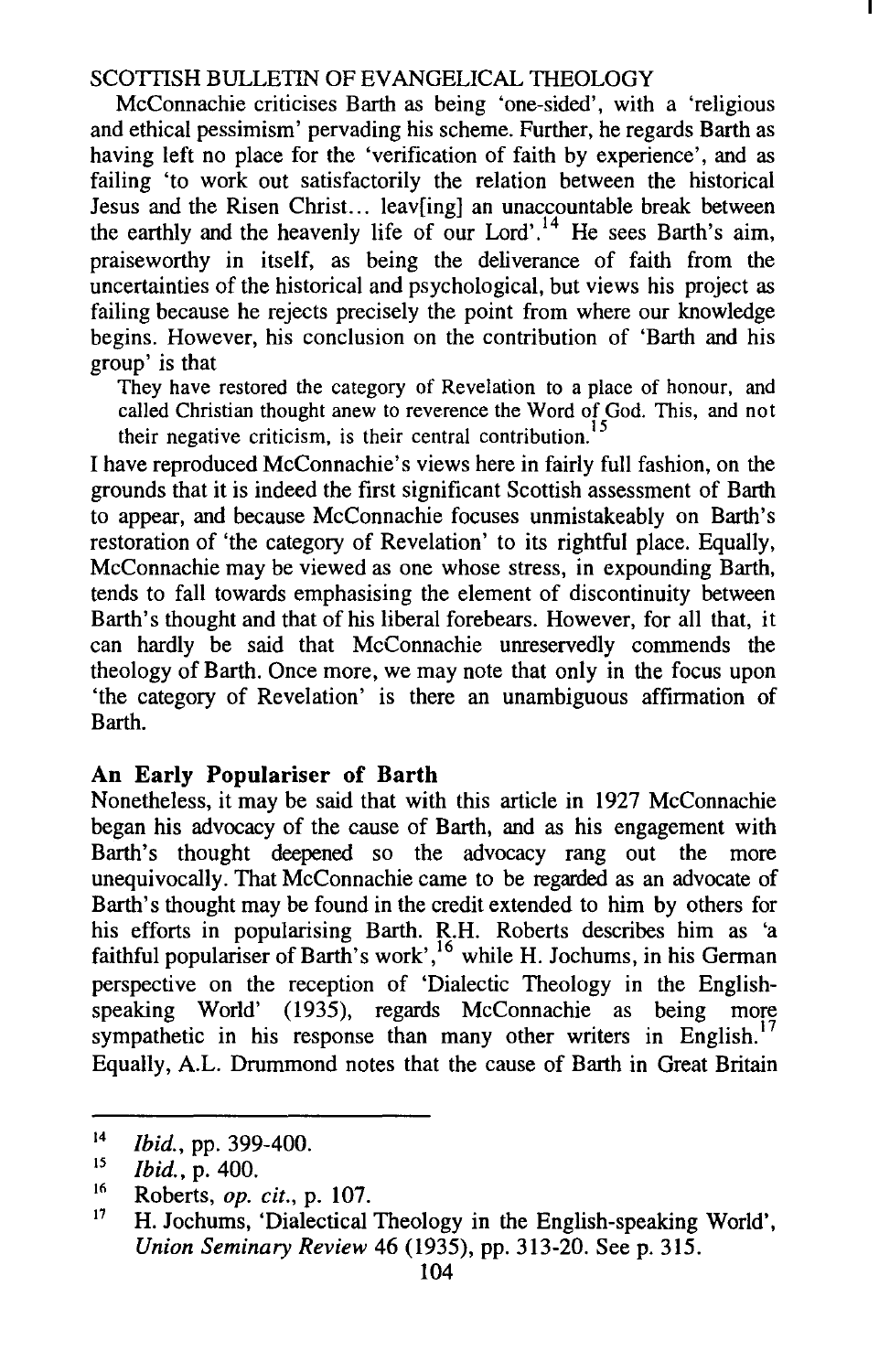JOHN MCCONNACHIE ON THE THEOLOGY OF KARL BARTH was aided by 'judicious interpreters' such as McConnachie, <sup>18</sup> while A.C. Cheyne suggests that his adherence to that cause gave 'added expectability' to it.<sup>19</sup> Furthermore, T.F. Torrance acknowledges the extent to which McConnachie influenced him in introducing him to the thought of Barth,<sup>20</sup> and at least one other early populariser of Barth, F.W. Camfield, an English Congregationalist,  $21 \text{ found}$  the inspiration to learn German, in order to read Barth in the original, from the reading of McConnachie's article in the *Hibbert Journal*<sup>22</sup> In reciprocal fashion, McConnachie acknowledged that he had been influenced by Camfield's work *Revelation and the Holy Spirit: An Essay in Barthian Theology*   $(1933)<sub>3</sub>$  which McConnachie had originally examined when in thesis form.<sup>23</sup> In speaking of the Barthian theology as expounded by Camfield, he writes

As this is the only theology which, in my opinion, is taking seriously at the present moment the rethinking of the doctrine of Revelation, I would bespeak for this able and scholarly volume a warm welcome from the whole Church.<sup>24</sup>

So, we may detect a movement in McConnachie's thought, from the critic whose 'outlook was affected but who in the end withheld their whole-hearted approval', to the theologian who could be regarded as one of the 'out-and-out converts' Cheyne refers to in his analysis of Barth's influence on Scotland.<sup>25</sup>

- 
- 
- 

IR A.L. Drummond, *German Protestantism since Luther* (London, 1951), p. 159.

<sup>19</sup>  A.C. Cheyne, *The Transforming of the Kirk* (Edinburgh, 1983), p. 216. 20 T.F. Torrance, *Karl Earth: Biblical and Evangelical Theologian* 

<sup>(</sup>Edinburgh, 1990), p. 83. 21 Roberts, *op. cit.,* p. 115. 22 McConnachie, 'Foreword', in F.W. Camfield, *Revelation and the* 

*Holy Spirit* (London, 1933), p. vii.<br>
<sup>23</sup> *Ibid.*, p. viii.<br>
<sup>24</sup> *Ibid.*, p. viii.<br>
<sup>25</sup> Cheyne, *op cit.*, pp. 207-8.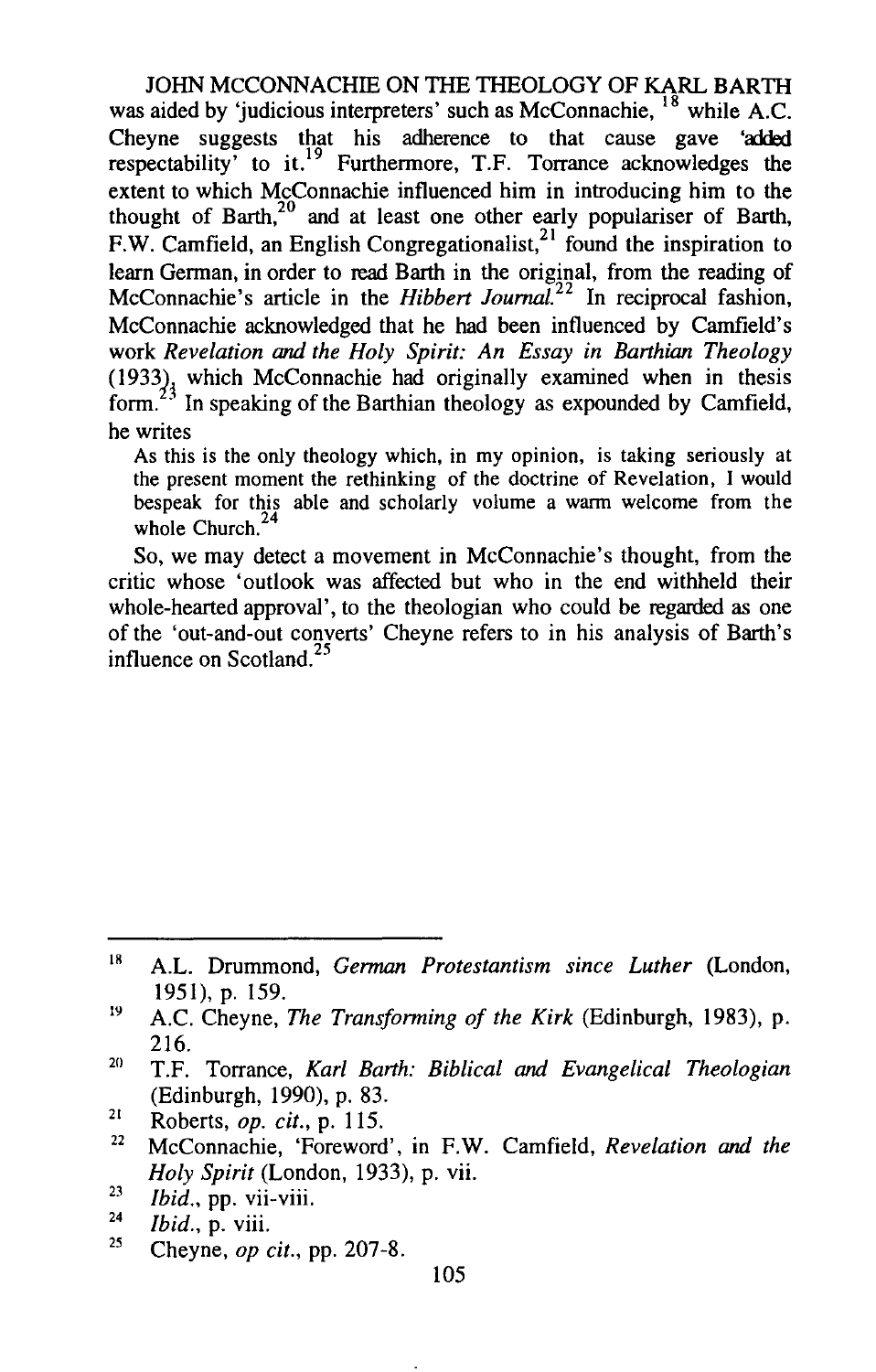#### SCOTTISH BULLETIN OF EVANGELICAL THEOLOGY **The Further Encounter with Barth - 1931**

McConnachie's books, *the Significance of Karl Barth* (1931)<sup>26</sup> and *The Barthian Theology and the Man of Today* (1933), $27$  as well as a number of articles, $28$  serve to emphasise this latter point, and we shall now turn to an exposition of these works. The two books expound Barth's thought, with the former assessing the early Barth, and the latter supplementing it in terms of the impact of the *Kirchliche Dogmatik* Ill (hereafter *KD* Ill).

With respect to *KD V*1, published in late 1932 (August is the date of Barth's Foreword), $^{29}$  we note that McConnachie had read, assimilated and written on it by February 1933.<sup>30</sup> Of McConnachie's 1931 book Barth wrote that

I have read it attentively and I am glad to tell you that I am entirely satisfied with its contents, I acknowledge it gladly as a good and accurate introduction to the work which I am trying to *do?* 

McConnachie opens *The Significance of Karl Barth* by affirming that 'The "Barthian" movement is an attempt to recollect, what is so often forgotten, God's Revelation',<sup>32</sup> and that in liberal Christianity the category of revelation has been particularly diminished. This is so in spite of the fact that 'the school of Ritschl, and particularly W. Herrmann, emphasised the independence of Christian experience, and sought from this point to establish the character of Christianity as a Revelation' *?3* For, insofar as human experience became the key to the knowledge of God, human beings became the centre and measure of all things. McConnachie is well aware of Barth's dependence on Herrrnann in his younger days, and notes that, in addition to Herrmann's picture

<sup>26</sup>  McConnachie, *The Significance of Karl Barth* (London, 1931).

<sup>27</sup>  *Idem, The Barthian Theology and the Man of Today (London, 1933).* 

<sup>2</sup>R I note here in addition to those recorded above, all the articles by McConnachie on Barth of which I am aware: 'The Barthian School Ill- Friedrich Gogarten', *ExT* 43 (1932), pp. 391-5, 461-6; 'Natural Religion or Revelation?', *ibid.* 45 (1934), pp. 441-7; 'The Barthian Theology in Great Britain', *Union Seminary Review* 46 (1935), pp. 302-7; 'Reformation Issues Today', in F.W. Camfield (ed.), *Reformation Old* and *New* (London, 1947), pp. 103-20; 'The Uniqueness of the Word of God', *SJT* 1 (1948), pp. 113-35; review of Karl Barth, *Die Protestantische Theologie im 19 Jahrhundert*  (Zollikon-Zurich, 1947), *SJT* 1 (1948), pp. 332-6.

<sup>29</sup>  E. Busch, *Karl Barth* (Philadelphia, 1976), p. 212.

<sup>30</sup>  McConnachie, *The Barthian Theology,* p. 9.

<sup>31</sup>  *Ibid.,* p. 9.

<sup>32</sup>  *Idem, The Significance of Karl Barth,* p. 10.

<sup>33</sup>  *Ibid.,* p. 15.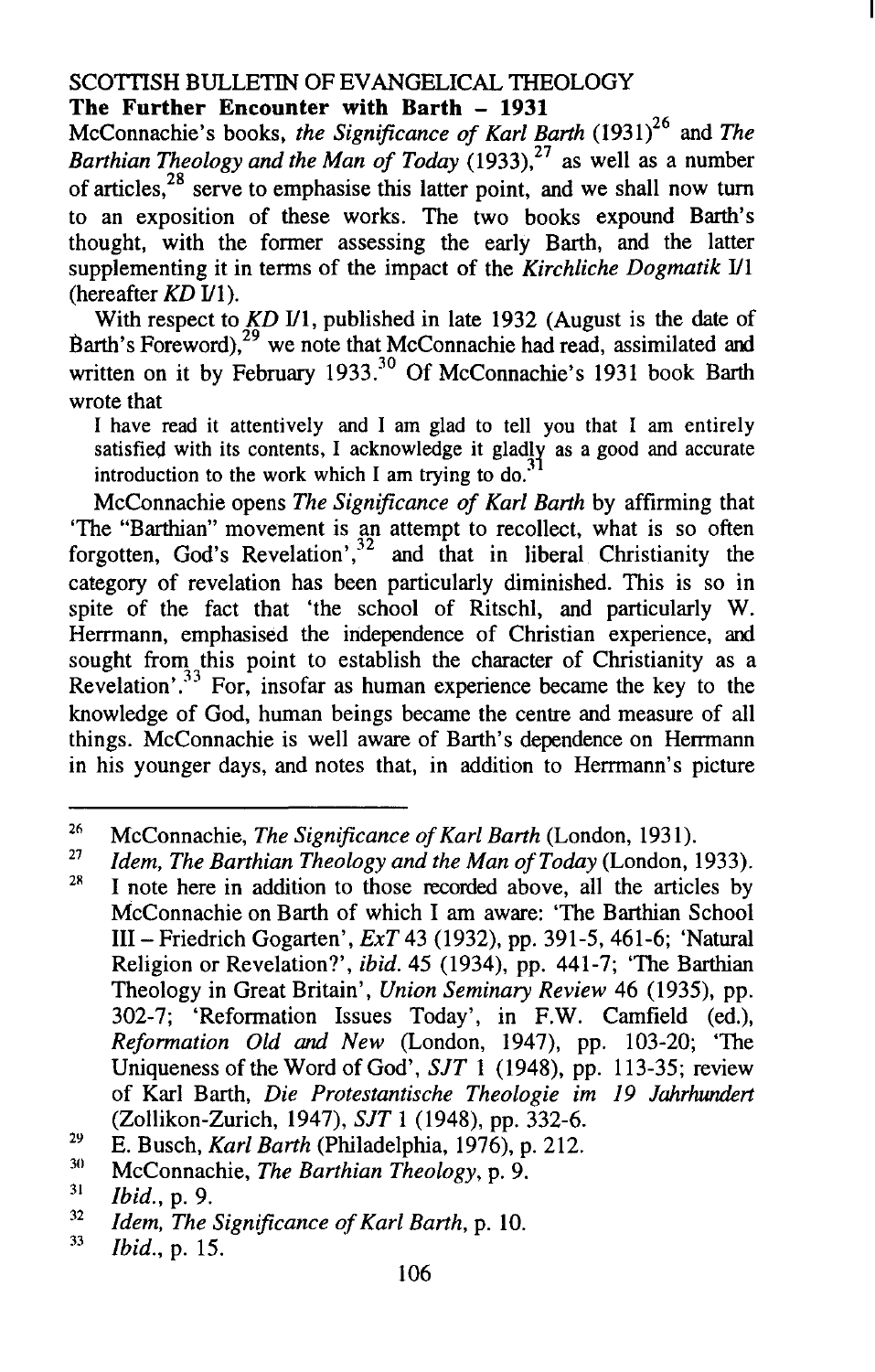JOHN MCCONNACHIE ON THE THEOLOGY OF KARL BARTH 'having an honoured place on his wall', Barth 'accepted without question' Herrmann's 'repeated insistence that Revelation was not doctrine' and that religious experience was the means of access to that revelation.<sup>34</sup>

McConnachie then describes the new perception of the category of revelation, as worked out in Barth's *Dogmatik* I (1927), and offers a sympathetic and enthusiastic exposition of his teaching.<sup>35</sup> He commences by noting Barth's crucial concern to distinguish religion and revelation, and writes that

Here Barth makes his great assertion, on which his whole teaching hinges, that the two are not one and the same. Religion is not the subjective possibility of Revelation. *Religion* is one thing, *Revelation* is quite another thing.  $36$ 

Further, he emphasises the once-for-allness of the Christian revelation, and that this stands in contrast to the line of Schleiermacher and Otto for whom religion and revelation are correlates.

All this type of theology evacuates the objective content of the Christian revelation, making Christian doctrine a product of the religious mind, and basing the Word of God on faith, instead of faith upon the Word of God. Even if it uses the word 'revelation', as it does, it uses it in an entirely different sense from its use in the Scriptures. $3$ 

In conclusion, McConnachie suggests that the fact of Barth's beginning on 'the plane of Revelation' excludes, in principle, the possibility of dialogue between 'Science and Revelation' because they operate on wholly other planes,<sup>38</sup> and here McConnachie refers to natural science.<sup>39</sup> Neither, McConnachie suggests, can historical science equip us with the tools to categorise revelation, for 'Historical science simply cannot cope with Revelation',<sup>40</sup> and is ultimately irrelevant for faith, for once more the stress is on God as the active and speaking God who transcends history. He continues in similar vein to argue that, for Barth, 'There is in the Bible ... no static, traditional Word of God, abstracted from the acting Person of God. God is always the speaking Subject, not the object of Revelation.'<sup>41</sup>

McConnachie is anxious to defend Barth against the charge that his conception of revelation depreciates the historical aspect of Christianity,

<sup>34</sup>  *Ibid.,* pp. 19-20.

<sup>35</sup>  K. Barth, *Dogmatik* I. *Die Lehre vom Worte Gottes* (Munich, 1927).

<sup>36</sup>  McConnachie, *The Significance of Karl Earth,* p. 67.

<sup>37</sup>  *Ibid.,* p. 69.

<sup>3</sup>R *Ibid.,* p. 92.

<sup>39</sup>  *Ibid.,* pp. 90-92.

<sup>40</sup>  *Ibid.,* p. 113.

<sup>41</sup>  *Ibid.,* p. 115.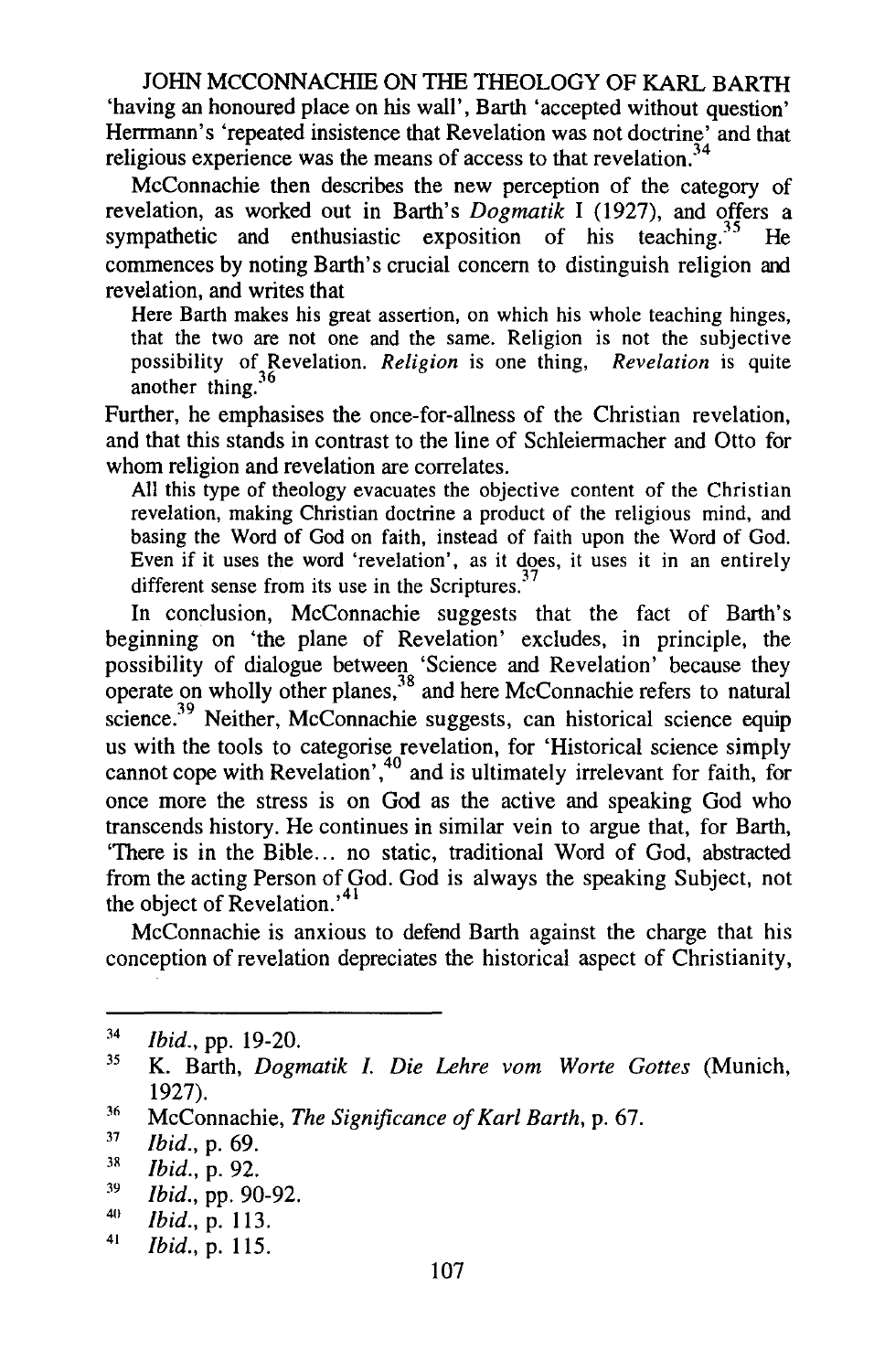and that the impact 'of his teaching will be to empty history of content'.<sup>42</sup> In the face of this charge, McConnachie avers that

To say that God revealed Himself in Jesus Christ is to say that He revealed Himself in One who entered into history, and at a definite place in history, and Who is only to be found there. It is this historical aspect which, to Barth, makes Christianity a Revelation, and not a mere myth or speculation. *Revelation is History...* But it is not in the Jesus of History – and not in the historical facts of Christianity - that Barth finds the Revelation of God. In so far as Jesus belongs to historical events, He is irrelevant for salvation<sup>43</sup>

However, it does not seem to me that McConnachie has adequately resolved the tensions implicit in Barth at this point, and to suggest that 'Barth's mind is chiefly occupied with the "eternal moments," when this new strange world of  $\ddot{\text{God}}$  breaks through into the world of time<sup> $,44$ </sup> serves only to exacerbate the tensions rather than to resolve them. Indeed, when he affirms of Barth that 'He does believe in the fact of the Virgin Birth. He does believe in the fact of the Resurrection. But in so far as they are historical events, they can only be perceived as historical events. They can never be matter for faith,<sup>45</sup> might it not be contended that Barth's conception of the matter is not so far removed from that of Wilhelm Herrmann<sup>946</sup>

Thereafter, McConnachie seeks to set Barth's apparent neglect of 'revelation in Nature' in its wider context, and suggests that in fact 'For Barth, God is hidden also in the creation.' Similarly he contends that Barth does not deny the truth of 'natural revelation',<sup>47</sup> and that 'In the *theologia revelata* (revealed theology) the *theologia naturalis* (natural theology) is comprised.<sup>48</sup> In truth however, these things means little to us with respect to our apprehension of revelation, since 'Nature is not capable of revealing what is beyond all the relativity of concrete existence.<sup>49</sup> Once more then, we see McConnachie seeking to defend Barth and obviate charges of neglect against him. Furthermore, we note with interest that Barth could be read in terms which did not preclude the inclusion of a theology of nature, as opposed to a natural theology, a position which might be judged to anticipate that of T.F. Torrance.<sup>5</sup>

- 43 *Ibid.,* pp. 276-7.
- 44 *Ibid.,* p. 277.
- 45 *Ibid.,* p. 112.

- 47 McConnachie, *The Significance of Karl Earth,* p. 279.
- 4R 49 *Ibid.,* p. 280.
- 50 *Ibid.,* p. 280.
- See, for example, J. Polkinghorne, *Science and Creation* (London, 1988), pp. 13-15.

<sup>42</sup>  *Ibid.,* p. 276.

<sup>46</sup>  W. Herrmann, *Systematic Theology* (London, 1927), pp. 125-7.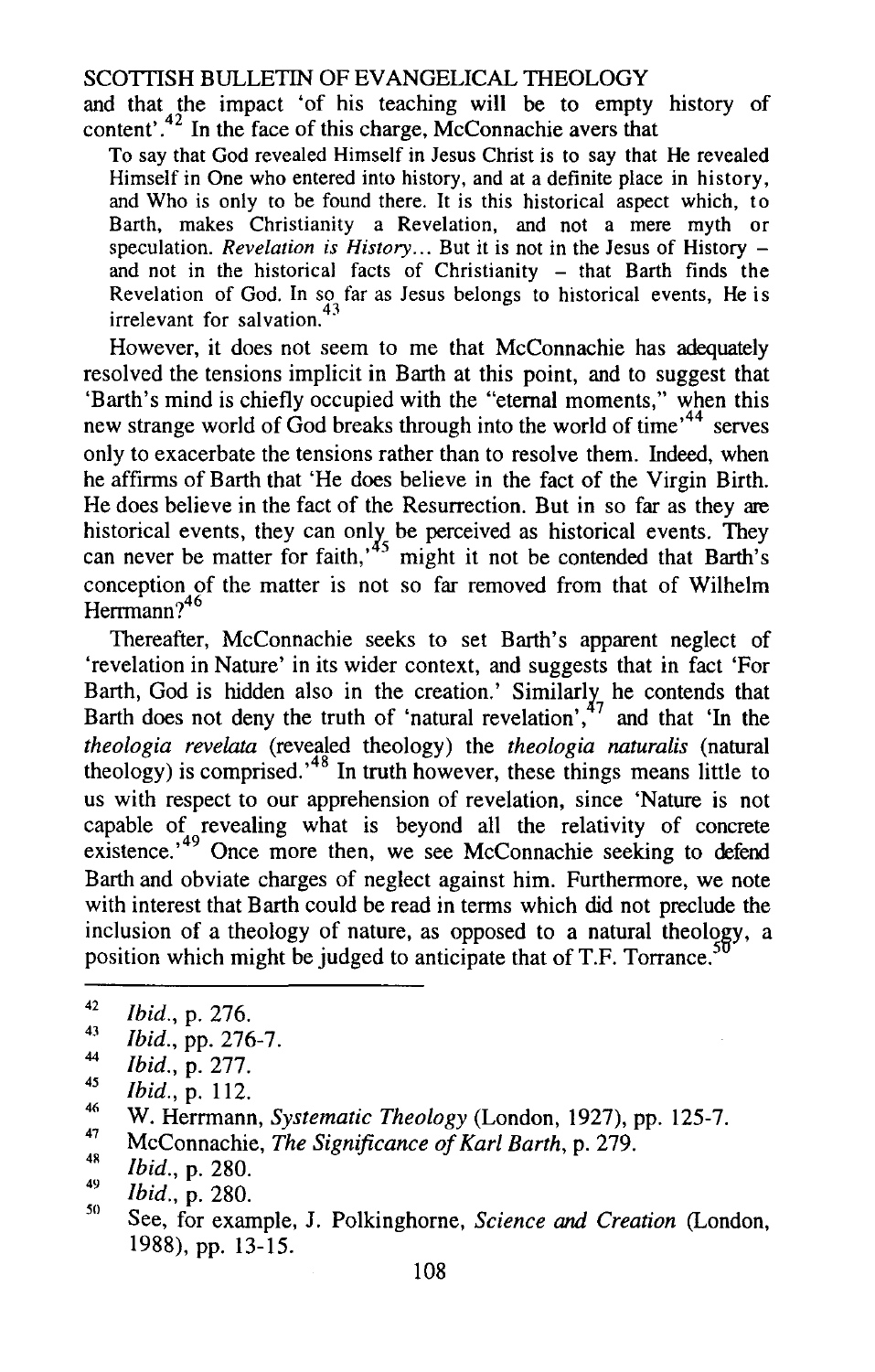# JOHN MCCONNACHIE ON THE THEOLOGY OF KARL BARTH

McConnachie states explicitly that his estimation of Barth has altered since that taken in the *Hibbert Journal* article, and he issues a general withdrawal of his earlier criticisms.<sup>51</sup> Thus we may judge *The Significance of Kart Earth* to be the first whole-hearted embracing of the Barthian position by a Scot. Equally we note that McConnachie now clearly sees the issue of revelation to be central to the basis of his claim that Barth stands in discontinuity with Herrmann *et al.* Further, we may observe that this embracing of Barth occurs prior to the appearance of *KD*  I/1. However, as noted, McConnachie does not seem to have sufficiently acknowledged the extent to which it could be contended that Barth's position exhibits certain similarities to that of Herrmann. Indeed, the very focus on the category of revelation, along with the rejection of natural theology and of the possibility of dialogue between theology and natural science, might betaken to be not so much bold Barthian initiatives as natural extensions of Herrmann's position.

# **A Scottish Interlude**

Within the Scottish context, it is of interest to note that McConnachie can find sufficient examples of the positions Barth opposes in the work of his fellow Scots. This in criticising Ritschl and Herrmann for seeking 'to find some basis for faith in scientifically ascertained facts of our Lord's life' , 52 McConnachie may quote H.R. Mackintosh's *The Doctrine of the Person of Jesus Christ* as a typical example of that approach, and suggest that Barth begins intentionally at the opposite pole from Mackintosh in expounding his concept of revelation.<sup>53</sup> Therefore, we note that in 1931, as far as McConnachie perceived it, H.R. Mackintosh was to be regarded as one indebted to Ritschl and Herrmann for his understanding of the nature of revelation. However, we may also note that by 1935 he may observe the 'generous, if not uncritical, welcome to Barthian theology' given by one 'of the older Scottish theologians ... H.R. Mackintosh.<sup>34</sup> McConnachie thus points us to the movement of thought in the theologian who has most usually been taken as the original advocate of Barth's thought in Scotland, that is, H.R. Mackintosh. *55* As he does so, we may observe for ourselves the fact that

<sup>51</sup>  McConnachie, *The Significance of Kart Earth,* p. 271.

*<sup>52</sup>  Ibid.,* p. 120.

<sup>53</sup>  *Ibid.,* p. 122.

<sup>54</sup>  *Idem,* 'The Barthian Theology in Great Britain', *Union Seminary Review* 46 (1935), p. 304.

*ss*  On the interpretation of H.R. Mackintosh's advocacy of Barth, see J.W. Leitch, *A Theology of Transition: H.R. Mackintosh as an Approach to Karl Earth* (London, 1952); T.F. Torrance, 'Hugh Ross Mackintosh: Theologian of the Cross', *SEET 5* (1987), pp. 160-73.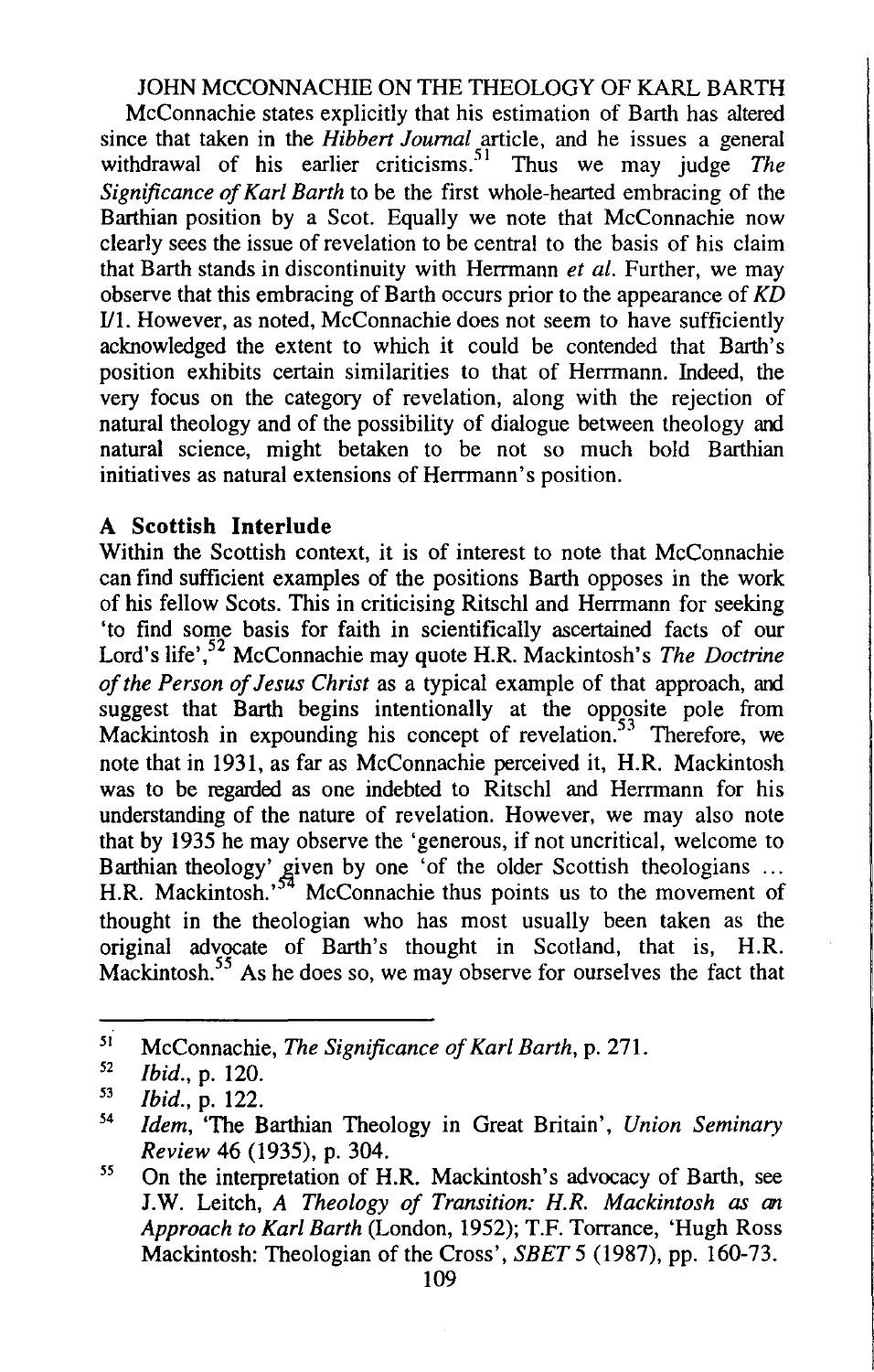McConnachie's advocacy of Barth precedes that of Mackintosh. Moreover, we should remember that the volume of McConnachie's writings on Barth far exceeds that of Mackintosh, with the latter offering us only a brief article and a single chapter in *Types of Modem Theology*  by which we might judge the nature of his commitment to Barth's thought.<sup>56</sup> Furthermore, it seems to me that the nature of thought.56 Furthermore, it seems to me that the nature of McConnachie's commitment to the cause of Barth is far more unequivocal than that of Mackintosh. Therefore, if these latter points are accepted, McConnachie would seem to stand ahead of the person whom I would judge to be the only other serious contender for the title of 'the original advocate'.

In looking again at the Scottish context for typical opposition to the standpoint of Barth, McConnachie can cite John Baillie's *The Interpretation of Religion* as 'one of the ablest expositions of the modernist position', writing that 'if Roman Catholic theology leaves the door ajar between man and God, modernism flings it wide open'. He concludes that 'Barth and Baillie here face each other across a gulf over which no bridge leads.<sup>57</sup> Once more, he takes Baillie to be the antithesis of Barth, in respect of the notion 'that conscience is an organ of Divine Revelation', a position which he regards as impossible for Barth.<sup>58</sup> McConnachie says of Barth:

Conscience is not to him the organ of Revelation. In the voice of conscience we have a broken echo of God, as He is reflected back in the conscience of His creature, who is fallen from Him.<sup>59</sup>

<sup>56</sup>  H.R. Mackintosh, 'Leaders of Theological Thought: Karl Barth', *ExT* 39 (1928), pp. 536-40; *idem, Types of Modem Theology*  (London, 1937), pp. 263-319. In addition, Mackintosh makes a number of passing references, principally in book reviews. On these references, see J.L. McPake, 'H.R. Mackintosh, T.F. Torrance and the Reception of the Theology of Karl Barth in Scotland' (Ph.D thesis, University of Edinburgh, 1994), pp. 104-8.

<sup>57</sup>  McConnachie, *The Significance of Karl Barth,* p. 144.

<sup>58</sup>  *Ibid.,* p. 212.

<sup>59</sup>  *Ibid.,* p. 213.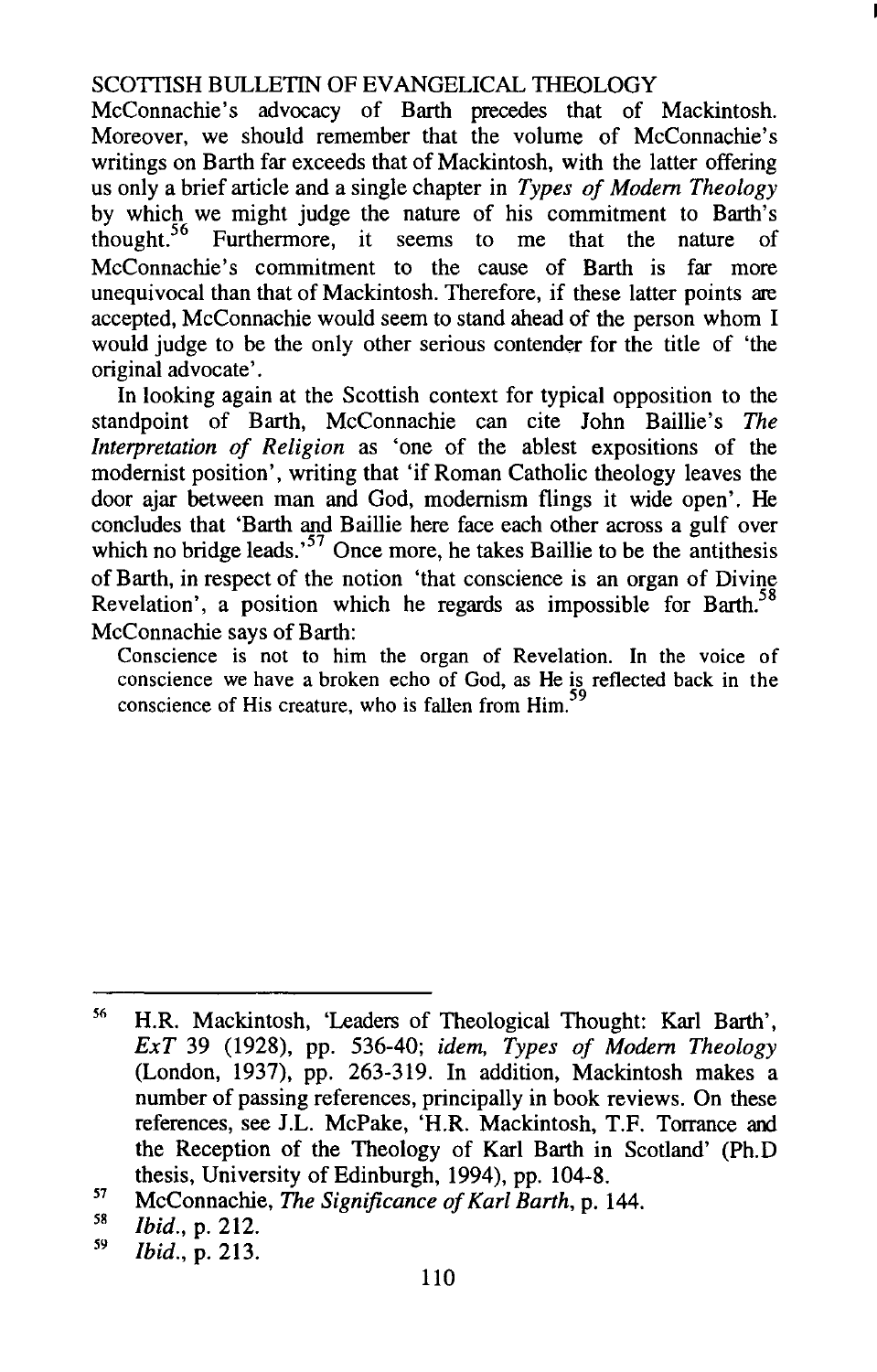## JOHN MCCONNACHIE ON THE THEOLOGY OF KARL BARTH **The Further Encounter with Barth - 1933**

In turning to *The Barthian Theology* I do not propose to detail this as fully as *The Significance of Karl Barth*. Instead, I shall focus upon those places where he develops issues we have already highlighted, with the book being, quite explicitly, a coming to terms with the impact of *KD*  1/1.<sup>60</sup>It can readily be discerned from *The Barthian Theology* that the embracing of Barth which occurred prior to the appearance of *KD I/*1 is now intensified, $61$  such that we can further 'discern the unqualified zeal of (an) out-and-out convert'.<sup>62</sup>

The first significant development which he highlights is the conflict between Barth and Brunner with respect to our capacity to receive revelation, as a result of which the question of the *imago Dei* is now very much to the fore. Of Barth he says that

He will not allow to man... any natural capacity to take hold of God. The capacity for God is lost through sin, and the lost point of contact must be restored by grace. The point of contact is to be found not outside but inside faith.<sup>63</sup>

In the light of this reality, Barth is perceived to intensify the stress on the necessity of revelation, such that 'It is the Revelation itself which creates in man the necessary point of contact.<sup>64</sup> Further, Barth emphasises the exclusive nature of that revelation, and McConnachie suggests, in consequence that

Barth will not have the Christian Revelation treated as a species of the *genus,* revelation. The knowledge of God, which the Church has, does not stand or fall with the possibility of man's religious knowledge. Revelation to Barth... is an event of faith. Man does not possess it as a natural capacity, but only by faith.<sup>65</sup>

McConnachie then heightens the sense in which we are to understand the exclusive nature of revelation, when he notes that Barth, in reformulating his concept of the Word of God as expressed in *KD* I/1, was 'astonished now at what he wrote in his first edition ... that the Word of God was made dependent on its reception by man', and that this shortcoming was remedied by 'a deeper stress on the objectivity of the Word of God'.<sup>66</sup> Thus, for McConnachie, the place of human receptivity is made to stand in the greater, and all-consuming, light of the givenness of revelation.

<sup>60</sup>  *Idem, The Barthian Theology,* p. 40.

<sup>61</sup>  *Ibid.,* pp. 38-58.

<sup>62</sup>  Cheyne, *op cit.,* p. 208.

<sup>63</sup>  McConnachie, *The Barthian Theology,* pp. 45-6.

<sup>64</sup>  *Ibid.,* p. 46.

<sup>65</sup>  *Ibid.,* p. 46.

<sup>66</sup>  *Ibid.,* p. 47.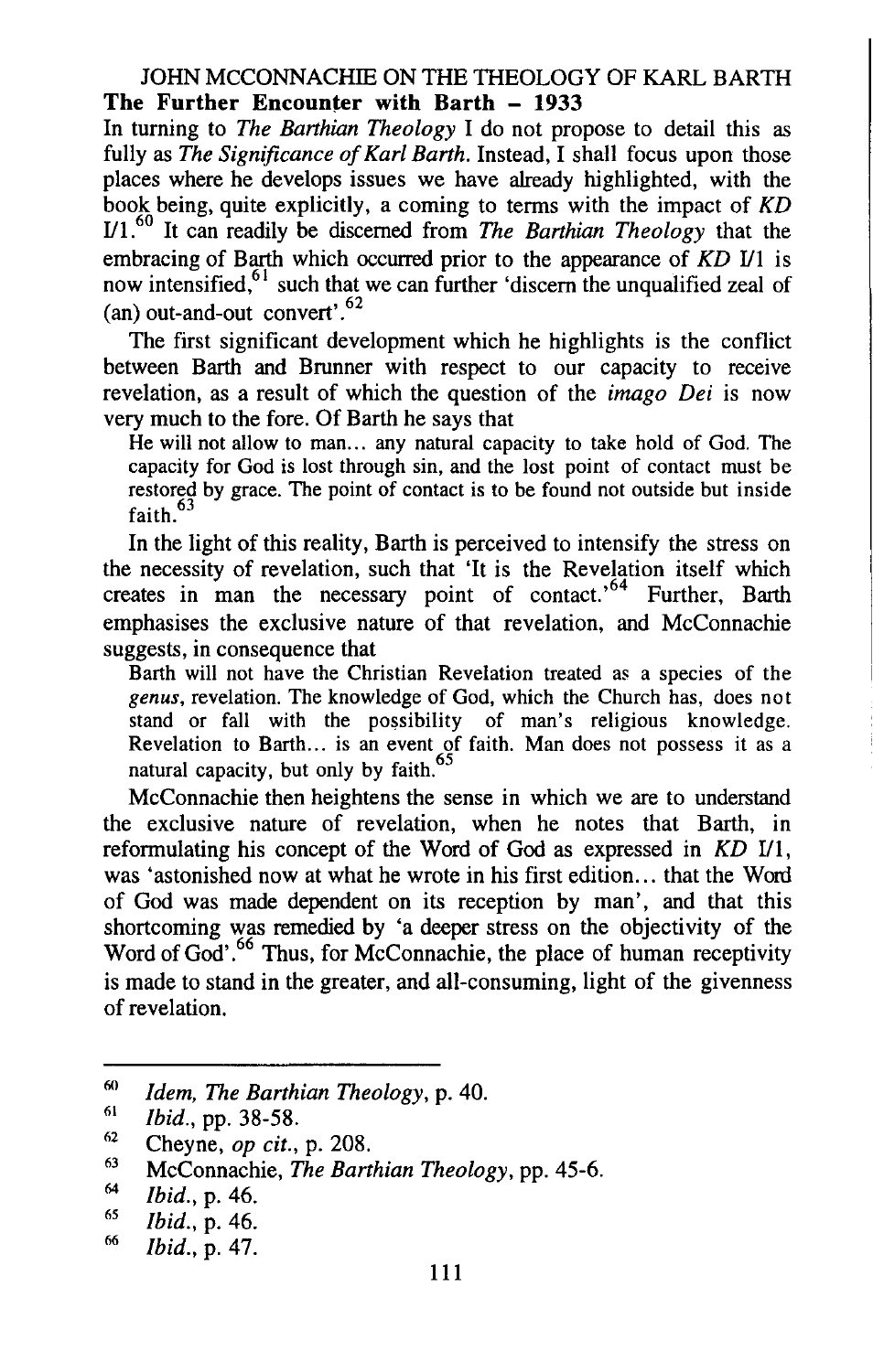The above notwithstanding, McConnachie notes that Barth does not reject the concept of analogy, but rather seeks to re-express it, such that he can claim that

While Barth rejects the *analogia entis* (likeness of being between God and man)... he does not deny the idea of analogy, but substitutes for it an *analogia fidei* (likeness through faith).<sup>67</sup>

Further, in rejecting the *analogia entis,* he wishes to guard against the suggestion that by this Barth 'leaves no room for the Revelation of God in Nature and conscience when once the Divine image in man is restored by grace'.<sup>68</sup> He writes that

On the contrary, he sets forth from the position that the Word of God is, tirst of all, the Word of God the Creator and Lord of our being. He holds that there can be no right understanding of God as Redeemer apart from the Revelation of God as Creator, just as there can be no right knowledge of God as Creator apart from the Revelation of God as Redeemer. To the image of God lost in Adam, but restored in Christ, belongs the capacity to hear the Word of God that is spoken to us, and to know it and to receive it as the Word of God (Rom.  $x$ , 8).

Therefore, Barth, with McConnachie's approval, wishes to place alongside the denial of a prior human capacity to receive the Word of God, a new emphasis upon how we do receive that which is given.

Throughout our exposition of McConnachie's earliest thoughts, and in *The Significance of Karl Earth,* the central place he gives the revelation within Barth's thought is self-evident. This continues in *The Barthian Theology,* such that he asserts that 'The Barthian Movement, in its origin, might be described... as an effort "to think through again the category of Revelation." It was a recognition that Revelation had become the most vital concern of the Church of our time.<sup>'70</sup> We note moreover the extent to which McConnachie is in sympathy with this approach, when he writes that 'Barth has rightly perceived that the problem of Revelation constitutes the central problem for our time'.<sup>71</sup> What then are the consequences of this perception? McConnachie's reply to this, which most fully displays the gravity of the situation he understands the church to face, might be found in the following. He contends that

The recognition that this problem of Revelation has become critical for our time, and that the very future of historical Christianity depends upon it, has led Barth and those associated with him, to set themselves against the whole modernist tendency in theology, and to seek to bring the Church back to what they believe to be New Testament foundations. For the New

70 *Ibid.,* p. 210.

<sup>67</sup>  *Ibid.,* p. 46.

<sup>68</sup>  *Ibid.,* p. 70.

<sup>69</sup>  *Ibid.,* p. 70.

<sup>71</sup>  *Ibid.,* p. 210.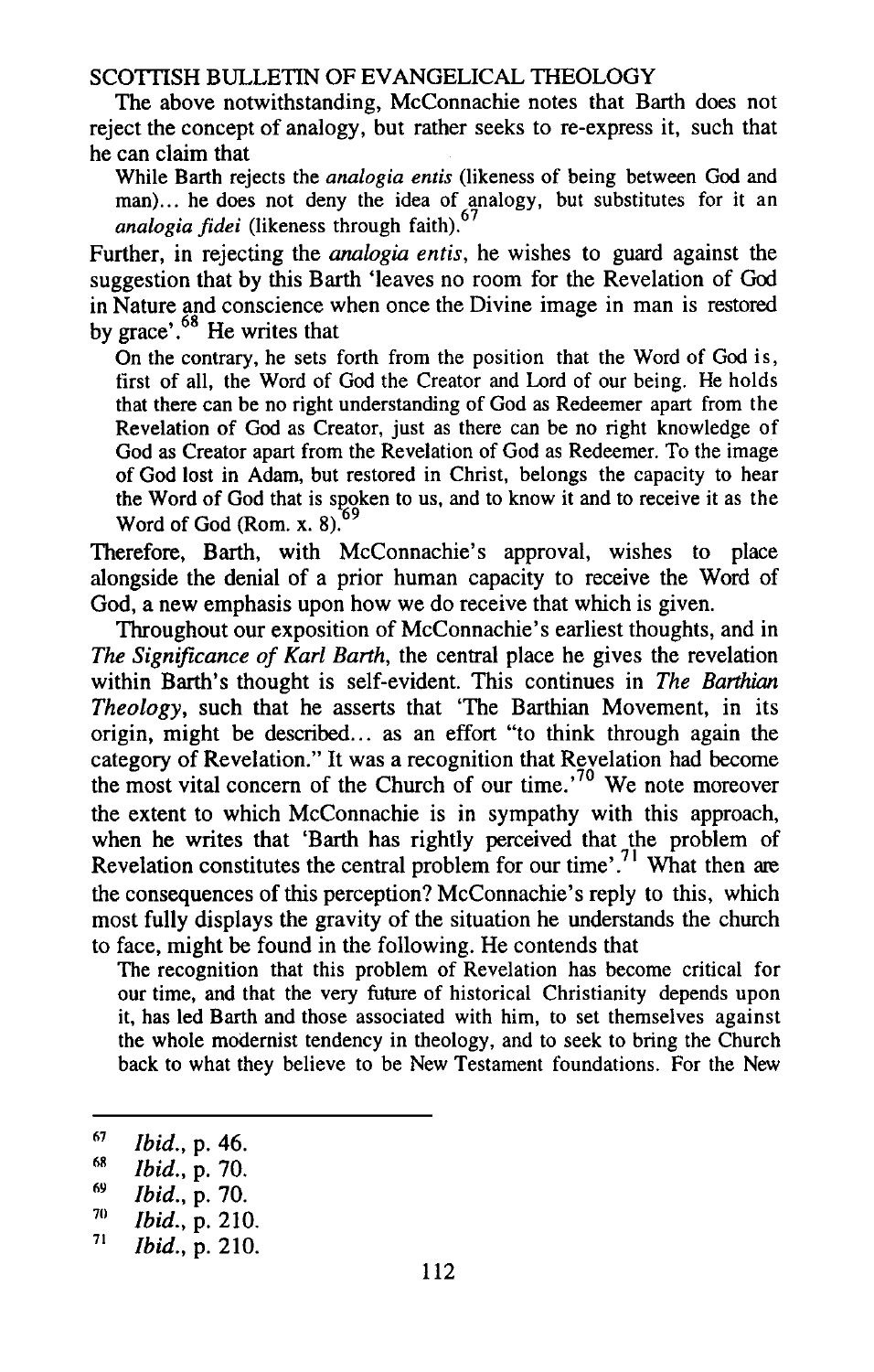JOHN MCCONNACHIE ON THE THEOLOGY OF KARL BARTH Testament places in the foreground not an approach of man to Reality, but an approach of Reality to man, in answer to his quest.<sup>72</sup>

Therefore, there is no sense in which we can see the New Testament reflecting 'an evolutionary process of discovery'. Instead, it points to 'a revolutionary Act of God upon the world'.<sup>73</sup> In the final analysis, McConnachie understands that 'Barth proposes to put the Revelation of God in Christ into a category by itself, as describing God's approach to man in His Word.<sup>74</sup> This being so, the necessity of building a philosophical basis for theology is excluded, and the possibility of seeking an apologetical dialogue with modern thought is discarded.<sup>7</sup>

## **Conclusion**

John McConnachie's reading of Karl Barth, whatever its defects (and I have not especially highlighted these), has this merit: it embodies a passionate desire to recover the hearing of the revealed Word of God. As such, his work merits our attention. The more so is this the case when we observe that he is in fact the first  $S\cot -$  and a parish minister at that -fully to engage with the theology of Barth. Undoubtedly, theologians such as H.R. Mackintosh and T.F. Torrance have played a significant role in the mediation of the theology of Karl Barth into the Englishspeaking world. However, I would contend that prior to their names another one is worthy of a place, that of John McConnachie.

To highlight an omission in the *Dictionary of Scottish Church History* and *Theology* is not to bring opprobrium on the heads of its editors. Rather, it is to highlight the exception which proves the otherwise all-embracing coverage of the *Dictionary.* In their defence, it can hardly be said that there has been an appropriate acknowledgement of McConnachie's contribution in any other forum. Indeed, we may feel moved to ask why McConnachie's contribution suffered from such neglect in the years following his death. There is no one decisive answer to this question, but we may suggest that the fact of his being a parish minister, rather than the holder of an academic post, meant that he had no acolytes to further his own particular interpretation of Barth. Equally, the year which marked McConnachie's death (1948), also marked the beginning of the *Scottish Journal of Theology,* which may be regarded as the principal organ for the dissemination of Barthian thought within Scotland, as well as beyond. Thus, only in the first volume of the *Journal* was he able to renew his contribution to the understanding of Barth, which was no doubt in abeyance during the years of the Second

<sup>72</sup>  *Ibid.,* p. 212.

<sup>73</sup>  *Ibid.,* p. 212.

<sup>74</sup>  *Ibid.,* p. 213.

<sup>75</sup>  *Ibid.,* pp. 214-6.